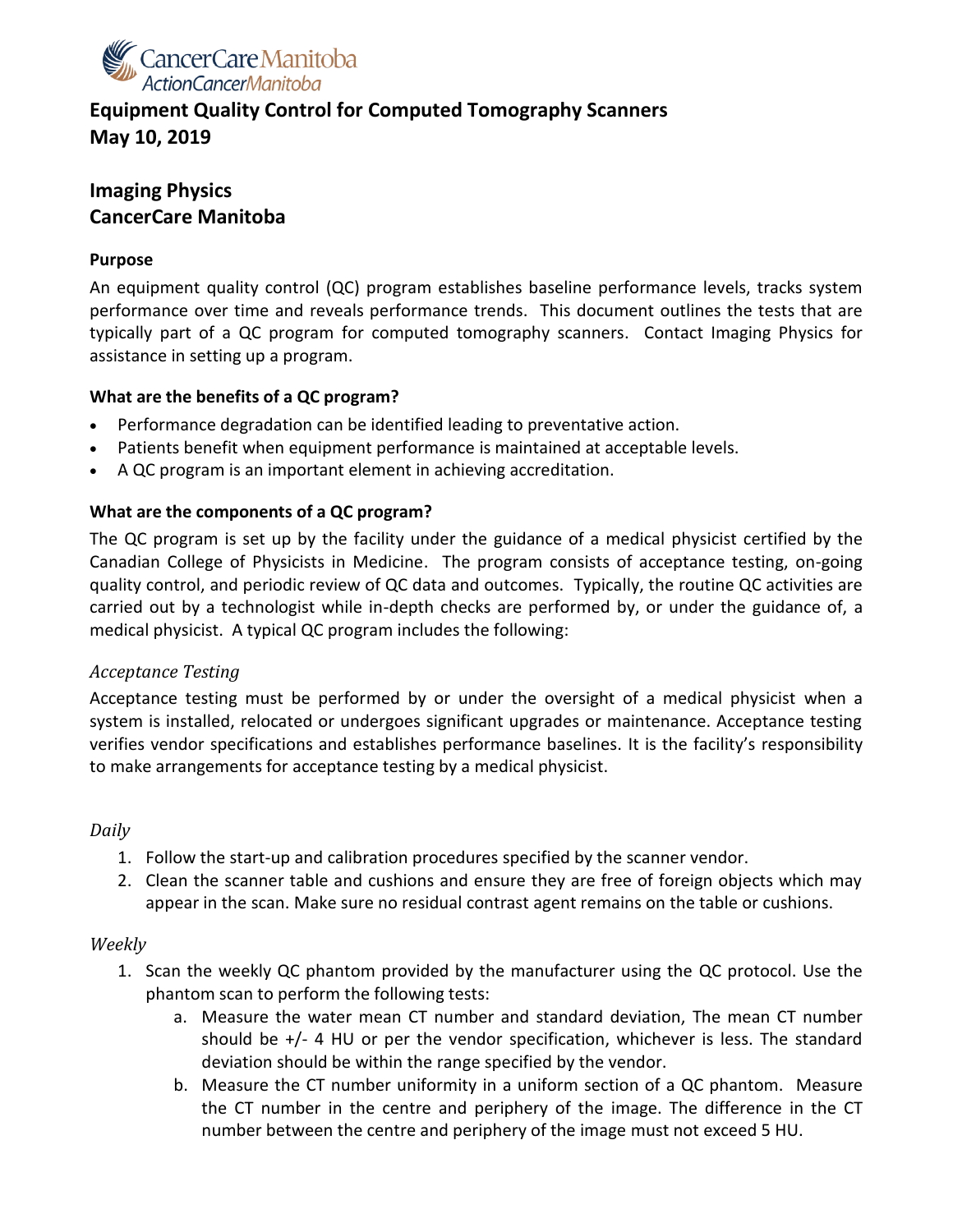c. Examine an image of the uniform section of the phantom for artefacts. The image should be free of artefact.

With QC scan techniques pre-programmed into the scanner, the weekly tests take approximately 10 to 15 minutes.

# *Monthly*

- 1. Perform a visual inspection of the proper operation of patient bed transport, alignment and system indicator lights, intercom, room safety lights, signage, and monitors.
- 2. Verify performance of modality displays qualitatively by displaying and evaluating an image of the SMPTE pattern or equivalent. Verify visibility of the 5% contrast patches and the absence of distortions or artefacts. Refer to the modality display QC instructions available on the Imaging Physics website.

The monthly tests take approximately 10-15 minutes.

# *Annually*

- 1. Annual testing by or under the oversight of a medical physicist to evaluate performance against vendor specifications and baseline levels established at acceptance.
- 2. Annual equipment QC review by a medical physicist.

QC data should be recorded in a manner that allows monitoring of the trends in performance levels. It is recommended that QC data trends be reviewed at least quarterly.

In the case of dual modality equipment, e.g. SPECT/CT, PET/CT; each component must comply with the appropriate modality standards.

Note that vendor-supplied QA software that only provides a pass or fail result is not adequate.

# **Where to go for help?**

Imaging Physics at CancerCare Manitoba provides physics testing for diagnostic imaging systems, and can assist diagnostic imaging departments in setting up QC programs, training staff to perform QC tests and identifying appropriate QC tools. You can contact Imaging Physics at [Imaging.Physics@cancercare.mb.ca](mailto:Imaging.Physics@cancercare.mb.ca) or by calling 204-787-4145.

The CT specialists are Dr. Idris Elbakri (204-787-2856) and Dr. Harry Ingleby (204-787-2126).